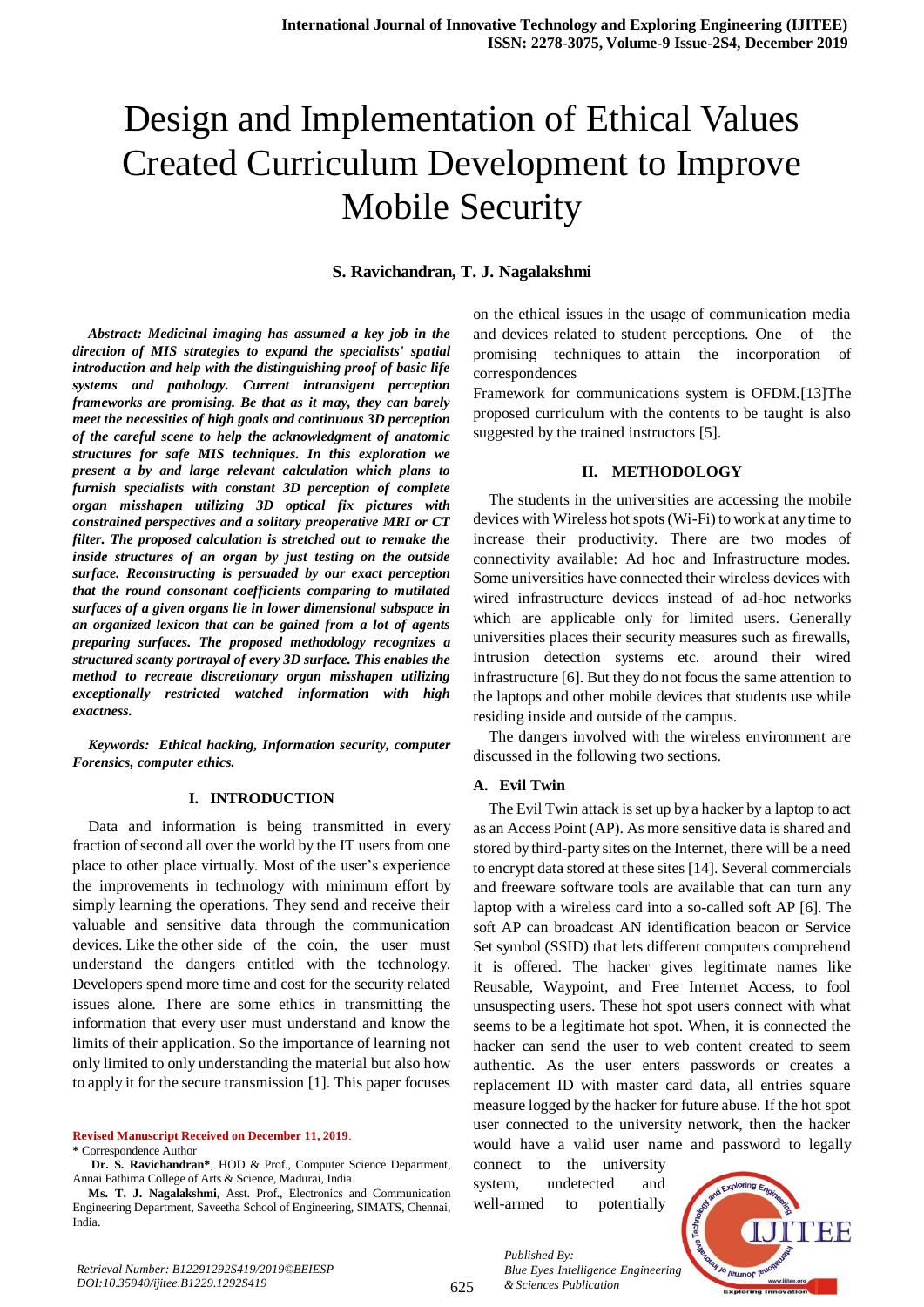damage the university's reputation, steal critical information, and/or use the university network to launch a downstream attack.

## **B. Other vulnerabilities**

Laptop users often do not update their system with latest anti-virus and other patches to secure the device.

Hackers know this, and they easily attack the devices for their future abuse. A Windows XP machine (in this case the target) is designed to automatically send probe frame requests whenever the Windows XP machine is powered ON.

With the use of hot spotter, the preferred network listed in the target machine's Windows XP Zero Config may be examined and used to establish network connectivity with the target machine. At this point, the [targeted] mobile device can be completely compromised by the hacker,.

## **III. STEPS UNIVERSITIES MUST TAKE TO ENSURE MAXIMUM SECURITY**

AirDefense [6] recommends the following WLAN security practices:

- install a firewall on laptops;
- use hot spots only for Internet surfing;
- Insert passwords only into websites that include an SSL key;
- disable/remove the wireless card if you are not actively using a hot spot;
- ensure that all laptops are updated with the latest security patches;
- avoid hot spots where it is difficult to tell who's connected;
- if the hot spot is not working properly, assume your password has been compromised, and change your password at the next opportunity;
- read all pop-up windows in their entirety;
- do not use insecure applications such as non-encrypted emails or instant messaging while at hot spots; and,
- explicitly disable municipal Wi-Fi access from within the enterprise.

In addition, university IT departments should look forward to tools that automatically assist security problems. Security policies must be adopted by ensuring all WLAN user machines fully patched and have upon date virus protection in place before allowing access to the wired university infrastructure network.

To learn these protection methods the curriculum must adopt some added courses that are needed of the hour [9]. The curriculum must be built with the hacking techniques from the view of a professional hacker or a cracker. The other course must teach the protection methods to mitigate all sorts of attacks. But while teaching hacking courses, there must be some ethics to be followed strictly.

## **A. Importance of a IS practical courses in the curriculum**

The present curriculum in the IT related fields have some

basic courses on security issues namely Information Security, network Security etc. The courses are taught theoretically with minimum number of case studies. But due to the advancements in the technology and the tools that are available at minimum cost and effort, the hackers attack the devices and steal the valuable data. So the students must have a separate course that gives them the awareness and updated prevention methods to overcome these sorts of problems.

Some IT Companies have ethical hackers inside and outside their complex to entail a maximum testing on their security. University students must also have these types of courses by the trained professionals. But the course must follow some ethics related to the limits and morals adopted [2].

## **B. What to teach?**

At the school in question general ethics instruction is distributed over several courses. There is a requirement for an ethics based liberal studies course, there is at least a week [2] of ethics coverage in a required business law course, and there are ethics modules in several other core business classes. Students in the MIS class will have completed the business law course and many of them will have completed the ethics oriented liberal studies course. Almost no students in the introductory IS course will have taken either of these courses [7]. In addition, there is approximately one week of coverage of IS ethics related topics in both the introductory IS and MIS courses. Summary results of this survey were reported to the classes and appeared to serve as a rather effective vehicle for stimulating discussion around IS ethical dilemmas.

## **IV. COMPUTER FORENSICS**

Dardick and Lau (2005) argued that an in-depth understanding of digital forensics is needed by college students who will enter into the various fields like Information technology, business, criminal justice, law, and homeland security. McGuire and Murff (2006) discussed issues in the development of a digital forensics curriculum [5]. Gottschalk et al. (2005) offered an initial review of computer forensics programs in North America. Soe et al. (2005) discussed the deployment of computer forensics classes at undergraduate/graduate levels in a shared classroom/lab environment.

## **A. Minor Curriculum on computer forensics**

The addition of a PC Forensics Minor is going to be begun purpose for a certification program and will probably result in the event of a PC Forensics Major Program providing. The addition of this minor can provide the scholars the chance to feature a data processor Forensics part to go with the Scientific Forensics programme offered by the faculty of Arts and Sciences. Students in Technology degree programs within the school of Business and knowledge Systems can have a chance to expand their instructional expertise into an

extra specialization space compatible with corporate and government needs [3].

*& Sciences Publication* 

*Published By:*



*Retrieval Number: B12291292S419/2019©BEIESP DOI:10.35940/ijitee.B1229.1292S419*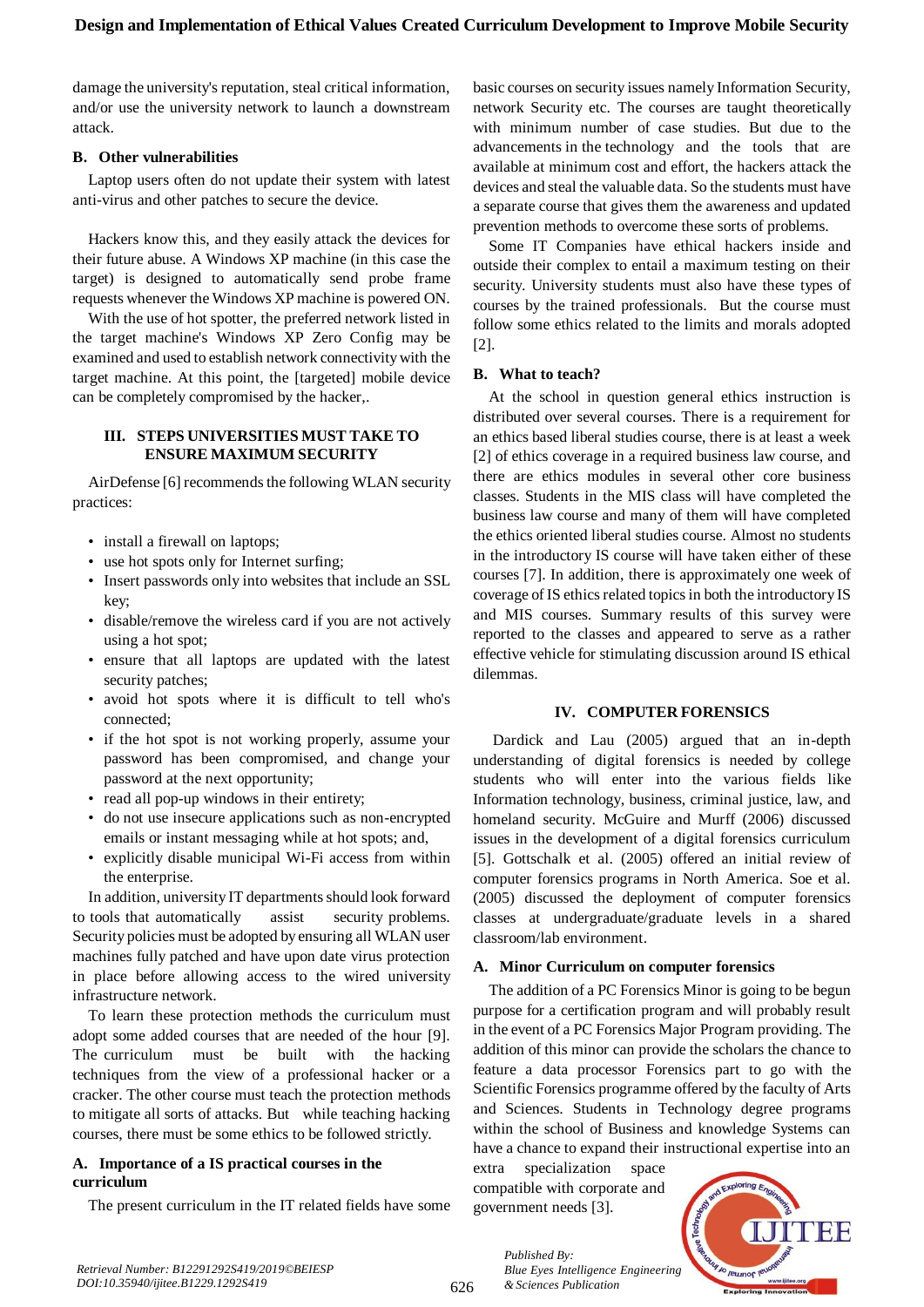The benefits are,

.

- Students will be able to operate in a corporate environment as a security analyst [10].
- The Computer Forensics Minor will offer a start point for students in the field of Digital Forensic Investigation.
- The minor will prepare students entering the business world with basic computer investigative training.

The Students will use the latest investigative tools including computer tablet technology interest.

## **V. RESULT AND DISCUSSION**

The purpose of security is to ensure protection of computer assets belongs to the business, personal, military, government and academic research institutions. The need for security has risen to another level which places the burden on the organizational entity to conduct investigations into illegal or harmful computer transmissions [5]. This presumed liability cannot be excused by a lack of prior knowledge.

Universities and organizations must actively investigate suspected illegitimate activities. The goal of the proposed minor curriculum is to expand the knowledge base of security students which could lead to internal skills for investigating network intrusions and internal security breaches [8]. The rising need in organizational security has resulted in development of this forensic minor proposal [11]. While this course of study doesn't propose to make PC rhetorical specialists, it'll actually offer students the idea to conduct internal investigations and educate them within the use of forensic computer tools.

# **A. Course Schedule**

# *Required Courses in the minor level*

- Computer Forensic fundamentals
- Defense and Forensics Countermeasures
- Advanced Computer Forensics
- Computer Forensics and Investigation

## *Elective courses in the minor level*

- Management of Wireless Forensic Security
- Computer Forensics Project
- Cyber law
- Internet Forensics

# **B. Course Contents**

The contents of the above courses are proposed below [5]: *Courses Computer Forensics Fundamentals*

In this course, students learn the basic principles and ideas in laptop forensics. The topics embrace the classification of the digital evidences, the procedure of discovering and conserving evidences, varieties of laptop and web crimes, and analyses of computer crime statistics and demographics. Students additionally learn the way to go looking and retrieve info to seek out the evidences' victimization some common tools. Related legal procedures, laws, and laws are mentioned concisely.

## *Elective courses in the minor level*

The focus of this course is on the utilization of tools to secure a network and the way the tools integrate with the various in operation systems and also the procedures necessary to protect a network through cautious events. The forensic nature of network defense is intrusion. This focus of this course is on the use of tools to secure a network and how the tools integrate with the different in operation systems and also the methodologies necessary to shield a network through defensive measures. The forensic nature of network defense is intrusion. This course prepares students for detection, investigation and systems audit procedures [13]. Since the course relies on tool usage, there'll be a relentless amendment within the course materials implementing new techniques and introducing new ideas.

# *Advanced Computer Forensics*

This course deals with advanced and rising topics in laptop forensics. It introduces students to comprehensive analysis tools and covers how to use the tools and other applications for common forensic procedures. The course is a combination of lecture, demonstrations, and practical exercises that focus on the analysis tools (e.g., EnCase, FTK).

# *Computer Forensics and Investigations*

Networks are transport, not storage elements. Therefore, all information should be captured and keep in real-time, or it'll be lost forever. This presents a chance for multiple forms of investigations. There square measure needs to audit logs to research traffic patterns and it applies to host yet as network traffic. This level of investigation ends up in router forensics and internet attack investigations. These types of investigation expand to email and discovery of email crimes, stenography, and mobile devices. This course covers a formal environment. Conduct forensic media investigation requirements and analysis and log file analysis to

investigative reports. Student's square measure introduced to "Expert Witness" needs together with liabilities related to proof assortment and room testimony.

# *Internet Forensics*

This course introduces students to a range of Internet-based evidences and computer code. Emphasis is placed on exploitation common media analysis tools and techniques to find and recover Internet-based proof in an exceedingly forensically sound manner. This course presents solutions to problems that may be encountered during analysis. This course examines advanced digital rhetorical information recovery topics, tools, and practices to recover information and aid investigations. Students learn ways in which to defeat information activity techniques like stenography, encryption, and passwords on protected systems. Hands on exercises that reinforce the learned techniques square measure enclosed.

# *Management of wireless Forensic Security*

This is a course that examines wireless technologies from a rhetorical and investigatory perspective. Students learn basic

communication ideas that facilitate them perceive the capabilities and limitations of

*Blue Eyes Intelligence Engineering* 



*Published By:*

*& Sciences Publication*